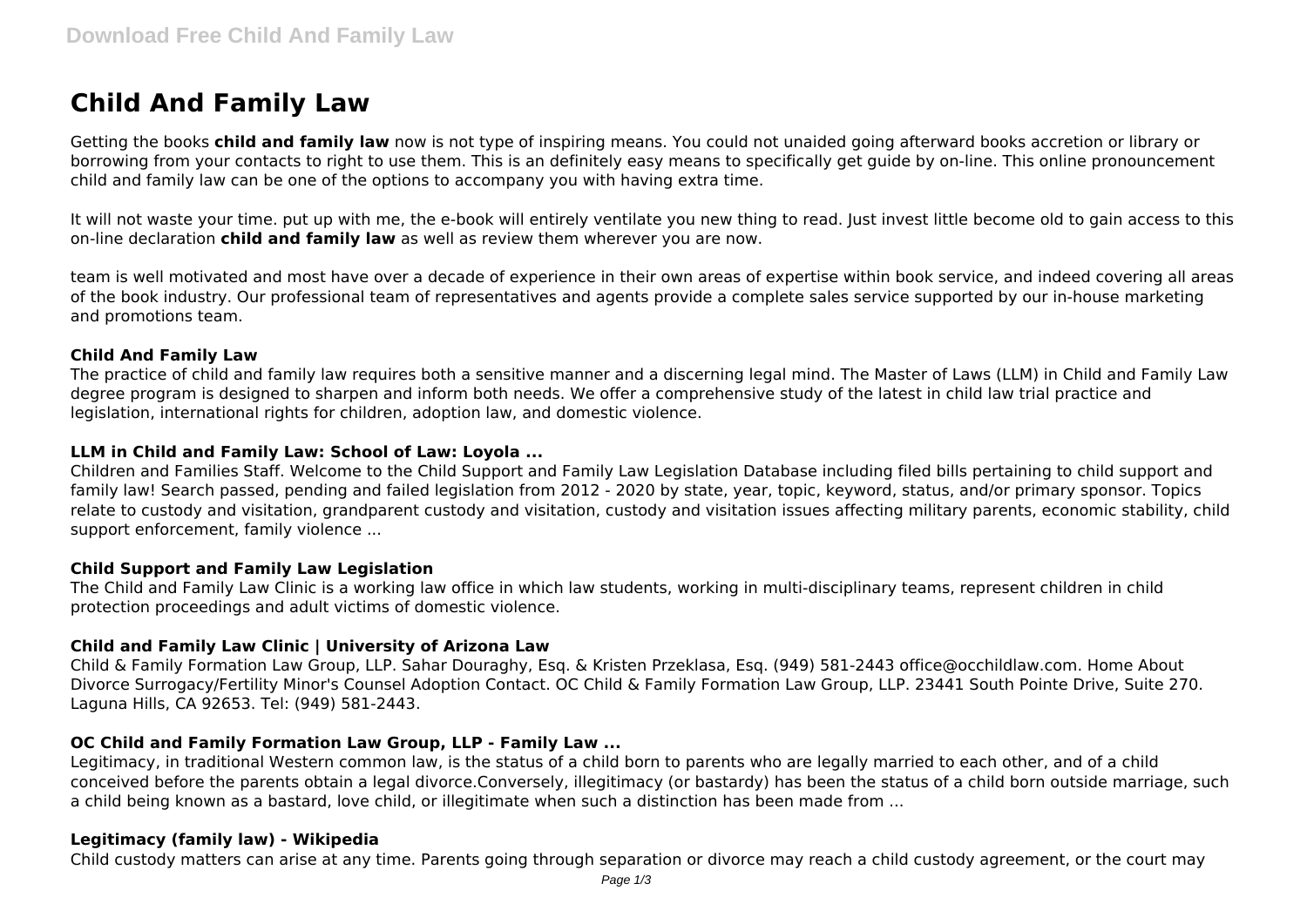decide custody. Child custody matters can arise where the parents were never married or have already gotten a divorce. Of course, there's no requirement that parties be married to have a child.

## **Child Custody Law Pennsylvania: How Family Courts Decide ...**

Understand the law in custody and parenting time (visitation) cases, how to make agreements between the parents, ask for a custody order, respond to a request, and change or enforce an order. Read information on custody mediation and how domestic violence affects children and custody rights. Child Support

## **Families & Children - famlaw\_selfhelp**

You will also learn about the law in custody and visitation cases and get information on enforcing an existing order. Custody Mediation Mediation, or child custody recommending counseling in many courts, is mandatory in all custody and parenting time cases before you go in front of a judge to decide.

# **Custody & Parenting Time (Visitation) - custody\_famlaw ...**

Family & Children Family law is the term generally used when referring to actions for divorce, legal separation, annulment, parentage, child custody, visitation, support (child and spousal), domestic violence restraining orders, and family related issues. Court hearings on these types of issues are heard in Family Court.

#### **Family & Children - California**

Alessandra joined Clarke Child & Family Law in 2018, and is a 2019/2020 articling student. She received her LL.B from the University of Glasgow in 2017. Prior to attending law school, Alessandra worked as an Instructor Therapist for Children with Autism and developmental delays within the private sector in Toronto.

# **Clarke Child & Family Law**

California child custody laws do not permit a family law judge to consider one parent's absence or relocation from the family residence so long as the absence or relocation was: of a short duration, the parent who was absent demonstrated an interest in maintaining custody or visitation,

# **California Child Custody Laws | Surprising Truth on How ...**

The Families First Coronavirus Response Act (FFCRA or Act) requires certain employers to provide employees with paid sick leave or expanded family and medical leave for specified reasons related to COVID-19. The Department of Labor's (Department) Wage and Hour Division (WHD) administers and enforces the new law's paid leave requirements. These provisions will apply from the effective date ...

# **Families First Coronavirus Response Act: Employee Paid ...**

Child Custody and Divorce Litigation Bullet Points Part 5: Children and Litigation Issues June 26, 2020; Divorce and Family Law Firm Reopening After the COVID-19 Pandemic June 11, 2020; Immediate Hearing if Removal From Home for Family Offense Order of Protection May 23, 2020

# **What Goes in Child Custody Agreements and Orders? — Long ...**

Every child deserves a relationship with both parents. Protect your time-sharing rights with Tampa Child Custody Lawyers, Caveda Law Firm!

# **Tampa Child Custody Lawyers | Caveda Family Law Firm, P.A.**